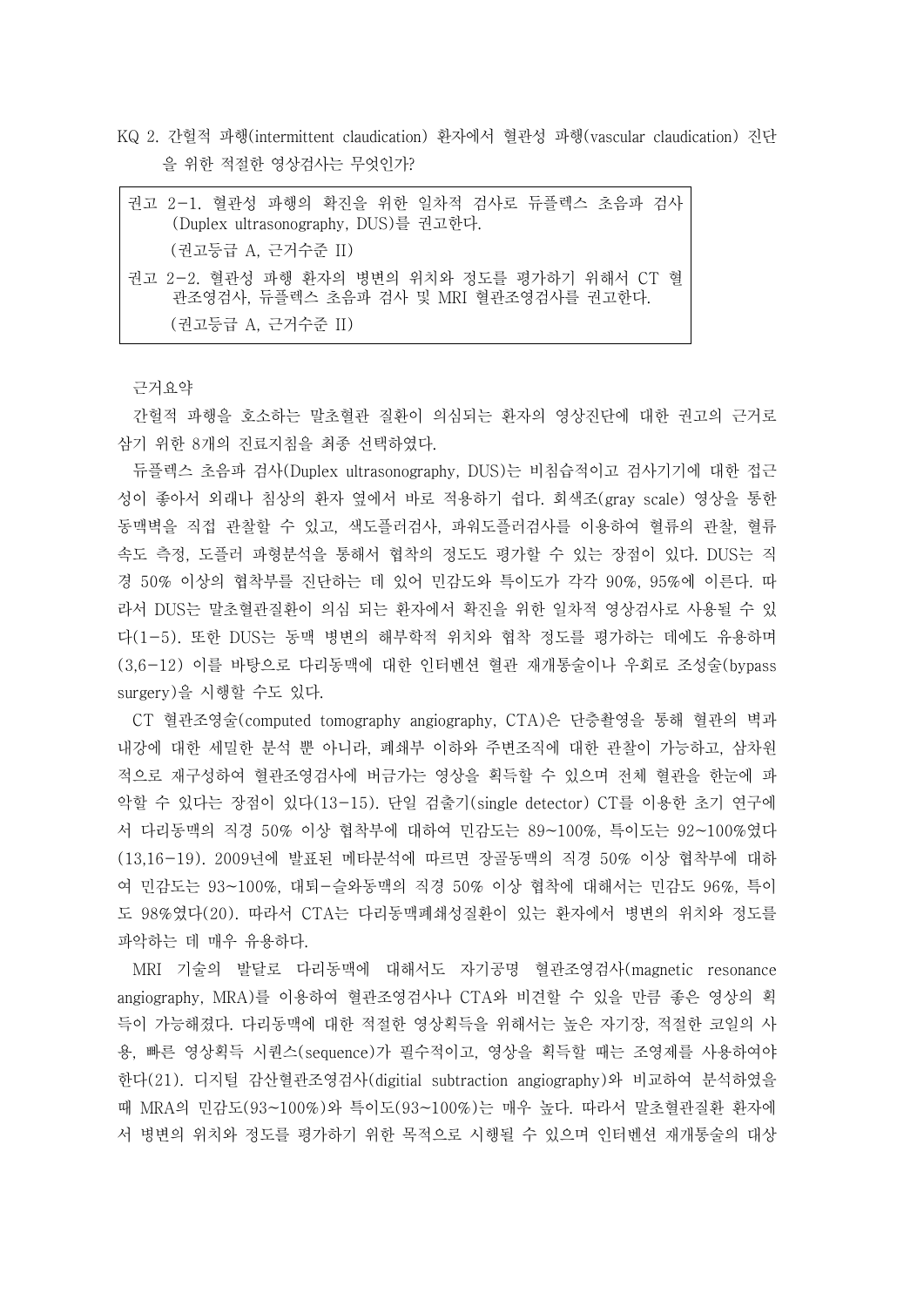환자를 정하는 기준검사로 이용될 수 있다(2,21-24).

권고 고려사항

1. 이득과 위해

말초혈관질환 환자에서 병변의 위치와 정도를 평가하기 위한 CTA는 진단 정확도가 높을 뿐 만 아니라 우리나라의 현실에서 다른 영상검사 기법과 비교하여 보험급여의 적용을 받을 수 있 어 경제적으로 유리하며 검사장비가 널리 보급으로 접근성이 높은 장점이 있다. 그러나 뼈나 인공물로 가려지는 부분과 혈관 벽의 석회화가 심한 부분에서 인공음영이 발생하여 분석하기 어려운 경우가 있고, 발목에서 발의 작은 동맥의 분석에는 한계가 있다는 단점이 있다. 또한,<br>조영제 주입에 따른 신독성(nephrotoxicity)이 있고 방사선 조사량이 많은 것이 문제점이다.

- 한편, 초음파 검사의 경우 검사자의 기술과 경험에 따라서 검사결과에 차이가 있을 수 있다.<br>위치가 깊고 장(intestine)의 공기에 가려지며 굴곡진 주행을 하는 장골동맥은 평가가 어려우 며, 석회화가 심한 혈관을 평가하는 데에도 한계가 있으며, 다발성 협착부가 있을 때 하부의 협 착부위를 찾는 데에는 민감도가 60~65%로 낮다는 단점이 있다(25, 26). 따라서 상황에 따라 다른 영상검사를 추가하거나 상호 보완적으로 시행하여야 하는 경우가 많다.<br>-<br>MRA의 경우 병변이 과대평가되기 쉽고, 석회화를 보여주지 못하며, 금속 등에 의한 인공음

영 때문에 영상의 분석이 어려운 경우가 생긴다는 것이 단점이다(27). 심장 박동조율기 (cardiac pacemaker), 이식형제세동기(implantable cardioverter defibrillator), 신경자극장치 (neurostimulator), 인공 와우(cochlear implant) 등의 금속물질이 이식된 환자에서도 검사에 제한이 있을 수 있다. 심한 신부전 환자에서 조영제 사용이 제한될 수 있다는 단점도 있다  $(28-30)$ .

## 2. 국내 수용성과 적용성

8개 진료 치침에 대한 수용성과 적용성 평가 결과 말초혈관질환 의심환자의 진단을 위한 일 차적 검사로써 DUS의 유용성에 대해서는 대부분의 진료지침이 일치하였다. 그러나, 병변의 위 치와 정도를 평가하기 위한 검사로써 CTA, MRA, DUS의 유용성에 대해서는 대부분의 진료지 침이 인정하고 있었지만 검사방법 사이의 선호도 또는 우선순위에 대해서는 진료지침마다 다른 결론을 내리고 있었다. 이는 국가마다 검사 장비의 보급 상황이 다르고 보험급여 적용 여부나 검사에 따른 비용이 다르며 각 검사방법이 가지고 있는 이득과 위해에 대한 작성 주체별 가치 판단 기준이 다르기 때문인 것으로 생각된다. 8개 진료지침의 권고내용과 이에 대한 국내 수용 성과 적용성 평가표는 부록에 제시한다.

3. 검사별 방사선량

CT 혈관조영검사 AAAAA 듀플렉스 초음파 검사 0 MRI 혈관조영검사 0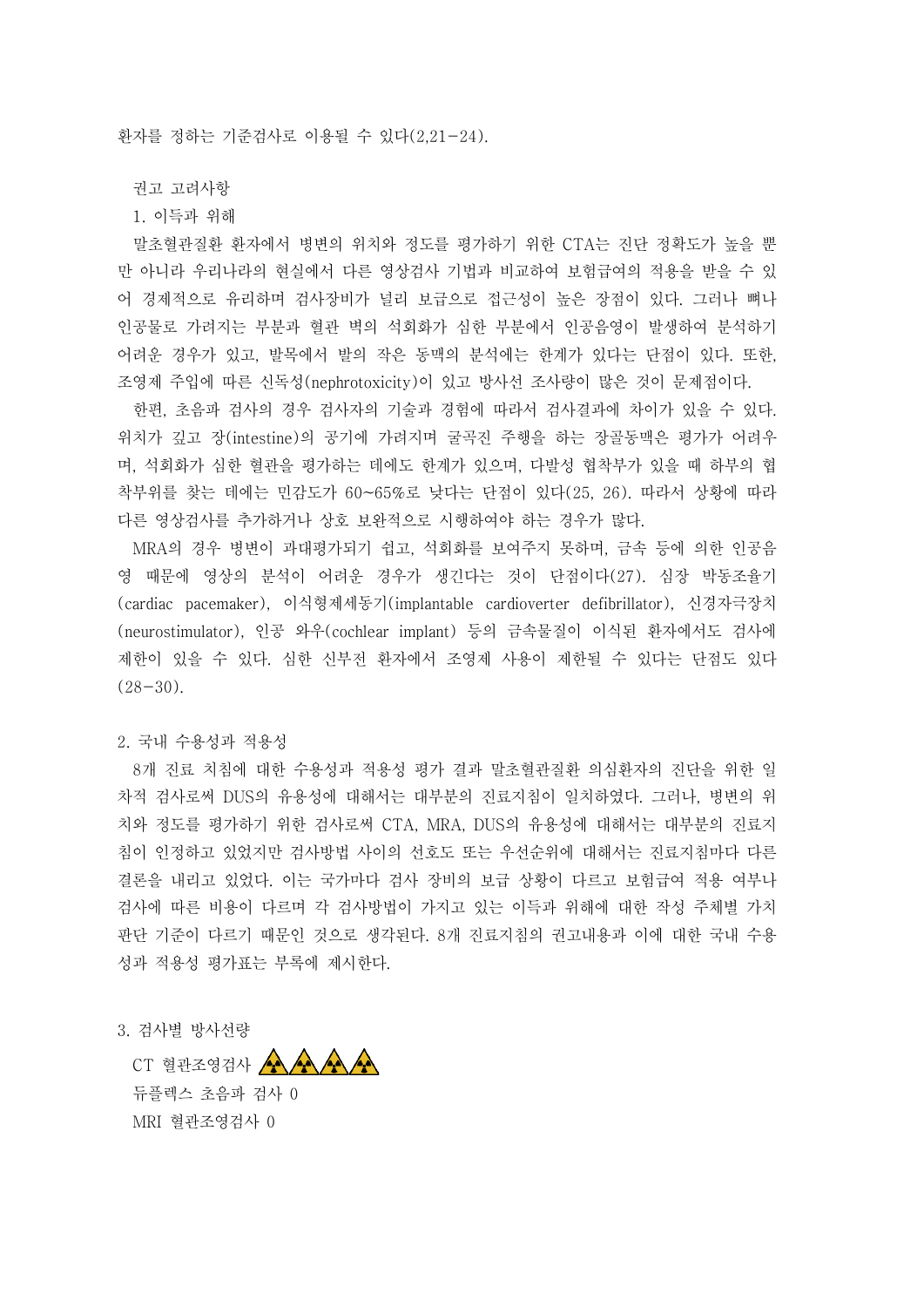## 참고문헌

- 1. Collins R, Cranny G, Burch J, et al. A Systematic Review of Duplex Ultrasound, Magnetic Resona nce Angiography and Computed Tomography Angiography for the Diagnosis and Assessment of S ymptomatic, Lower Limb Peripheral Arterial Disease. 2007
- 2. Visser K, Hunink MM, Peripheral Arterial Disease: Gadolinium-Enhanced MR Angiography Versus Color-Guided Duplex US—A Meta-Analysis1. Radiology 2000
- 3. Whelan J, Barry M, Moir J, Color Flow Doppler Ultrasonography: Comparison with Peripheral Art eriography for the Investigation of Peripheral Vascular Disease. Journal of Clinical Ultrasound 19 92;20:369-74.
- 4. Barnes R, Noninvasive Diagnostic Assessment of Peripheral Vascular Disease. Circulation 1991;8 3:I20-7.
- 5. Clement D, Van Maele G, De Pue N, Critical Evaluation of Venous Occlusion Plethysmography in the Diagnosis of Occlusive Arterial Diseases in the Lower Limbs. International Angiology: A Jour nal of the International Union of Angiology 1984;4:69-74.
- 6. Pinto F, Lencioni R, Napoli V, et al. Peripheral Ischemic Occlusive Arterial Disease: Comparison of Color Doppler Sonography and Angiography. Journal of Ultrasound in Medicine 1996;15:697-7  $04.$
- 7. Davies A, Willcox J, Magee T, et al. Colour Duplex in Assessing the Infrainguinal Arteries in Pat ients with Claudication. Vascular 1995;3:211-2.
- 8. Currie I, Wilson Y, Baird R, Lamont P, Postocclusive Hyperaemic Duplex Scan: A New Method o f Aortoiliac Assessment. British Journal of Surgery 1995;82:1226-9.
- 9. Moneta GL, Yeager RA, Lee RW, Porter JM, Noninvasive Localization of Arterial Occlusive Disea se: A Comparison of Segmental Doppler Pressures and Arterial Duplex Mapping. Journal of Vasc ular Surgery 1993;17:578-82.
- 10. Sacks D, Robinson M, Marinelli D, Perlmutter G, Peripheral Arterial Doppler Ultrasonography: Di agnostic Criteria. Journal of Ultrasound in Medicine 1992;11:95-103.
- 11. Ranke C, Creutzig A, Alexander K, Duplex Scanning of the Peripheral Arteries: Correlation of th e Peak Velocity Ratio with Angiographic Diameter Reduction. Ultrasound in Medicine & Biology 1992;18:433-40.
- 12. Fletcher J, Kershaw L, Chan A, Lim J, Noninvasive Imaging of the Superficial Femoral Artery Using Ultrasound Duplex Scanning. The Journal of Cardiovascular Surgery 1989;31:364-7.
- 13. Rubin GD, Schmidt AJ, Logan LJ, Sofilos MC, Multi–Detector Row CT Angiography of Lower Ex tremity Arterial Inflow and Runoff: Initial Experience 1. Radiology 2001;221:146-58.
- 14. Beregi JP, Djabbari M, Desmoucelle F, Willoteaux S, Wattinne L, Louvegny S, Popliteal Vascular Disease: Evaluation with Spiral CT Angiography. Radiology 1997;203:477-83.
- 15. Rieker O, Düber C, Schmiedt W, Von Zitzewitz H, Schweden F, Thelen M, Prospective Compari son of CT Angiography of the Legs with Intraarterial Digital Subtraction Angiography. AJR Amer ican Journal of Roentgenology 1996;166:269-76.
- 16. Catalano C, Fraioli F, Laghi A, et al. Infrarenal Aortic and Lower-Extremity Arterial Disease: D iagnostic Performance of Multi–Detector Row CT Angiography 1. Radiology 2004;231:555-63.
- 17. Willmann JK, Wildermuth S, Pfammatter T, et al. Aortoiliac and Renal Arteries: Prospective Intr aindividual Comparison of Contrast-Enhanced Three-Dimensional MR Angiography and Multi–Det ector Row CT Angiography 1. Radiology 2003;226:798-811.
- 18. Ofer A, Nitecki SS, Linn S, et al. Multidetector CT Angiography of Peripheral Vascular Disease: A Prospective Comparison with Intraarterial Digital Subtraction Angiography. American Journal of Roentgenology 2003;180:719-24.
- 19. Martin ML, Tay KH, Flak B, et al. Multidetector CT Angiography of the Aortoiliac System and